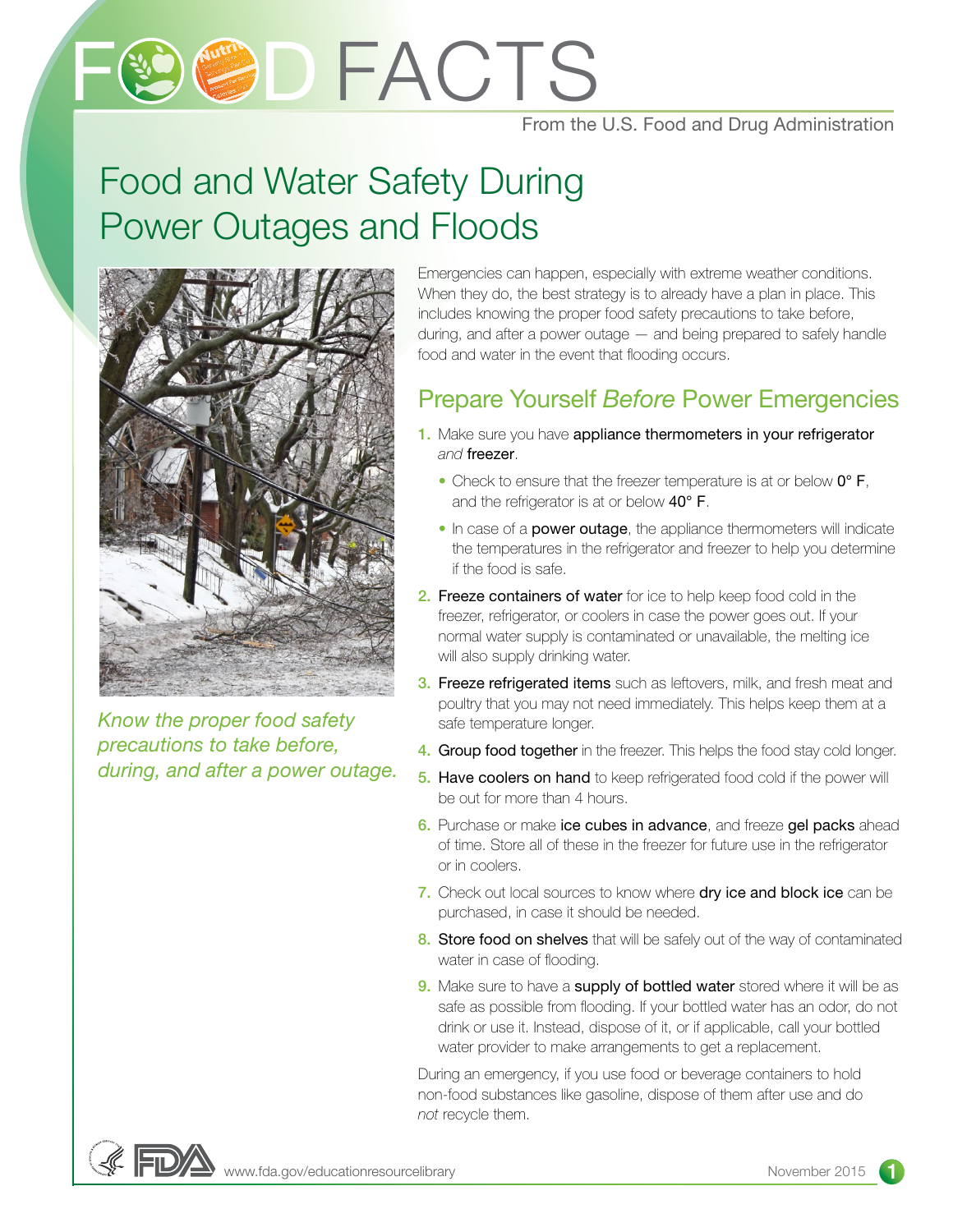## **FOOD FACTS**

#### Power Outages: Before *and* After

#### If the Power Goes Out . . .

Follow these basic tips to keep food safe:

- 1. Keep the refrigerator and freezer doors closed as much as possible to maintain the cold temperature.
	- The refrigerator will keep food cold for about 4 hours if it is unopened.
	- A full freezer will keep the temperature for approximately 48 hours (24 hours if it is half full) if the door remains closed.
- 2. Buy dry or block ice to keep the refrigerator as cold as possible if the power is going to be out for a prolonged period of time. Fifty pounds of dry ice should keep an 18 cubic foot, fully stocked freezer cold for two days.
- **3.** If you plan to eat refrigerated or frozen meat, poultry, fish, or eggs while they are still at safe temperatures, it is important that each item is thoroughly cooked to a safe minimum internal temperature to ensure that any foodborne bacteria that may be present are destroyed. However, if at any point the food was above 40º F for 2 hours or more (or 1 hour if temperatures are above 90 $^{\circ}$  F)  $-$  discard it.

#### Once Power Is Restored . . .

Determine the safety of your food:

- 1. If an appliance thermometer was kept in the freezer, check the temperature when the power comes back on. If the freezer thermometer reads 40° F or below, the food is safe and may be refrozen.
	- 40° F
- 2. If a thermometer has not been kept in the freezer, check each package of food to determine its safety. You can't rely on appearance or odor. If the food still contains ice crystals or is 40° F or below, it is safe to refreeze or cook.
- 3. Refrigerated food should be safe as long as the power was out for no more than 4 hours and the refrigerator door was kept shut. Discard any perishable food (such as meat, poultry, fish, eggs, or leftovers) that has been at temperatures above 40° F for 2 hours or more (or 1 hour if temperatures are above 90º F).

Perishable food such as meat, poultry, seafood, milk, and eggs that are not kept adequately refrigerated or frozen may cause illness if consumed, even when they are thoroughly cooked.



*Be prepared to safely handle food and water in the event that flooding occurs.*

#### If Flooding Occurs

#### Keep Water Safe

Follow these steps to keep your **WATER SAFE during and after** flood conditions.

- 1. Only use water from a safe source for drinking and washing or preparing food.
- 2. Use bottled water that has not been exposed to flood waters, if it is available.
- 3. If you don't have bottled water, you should boil or disinfect water to make it safe. (see steps below)
- 4. If you have a well that has been flooded, the water should be tested and disinfected after flood waters recede. If you suspect that your well may be contaminated, contact your local or state health department or agricultural extension agent for specific advice.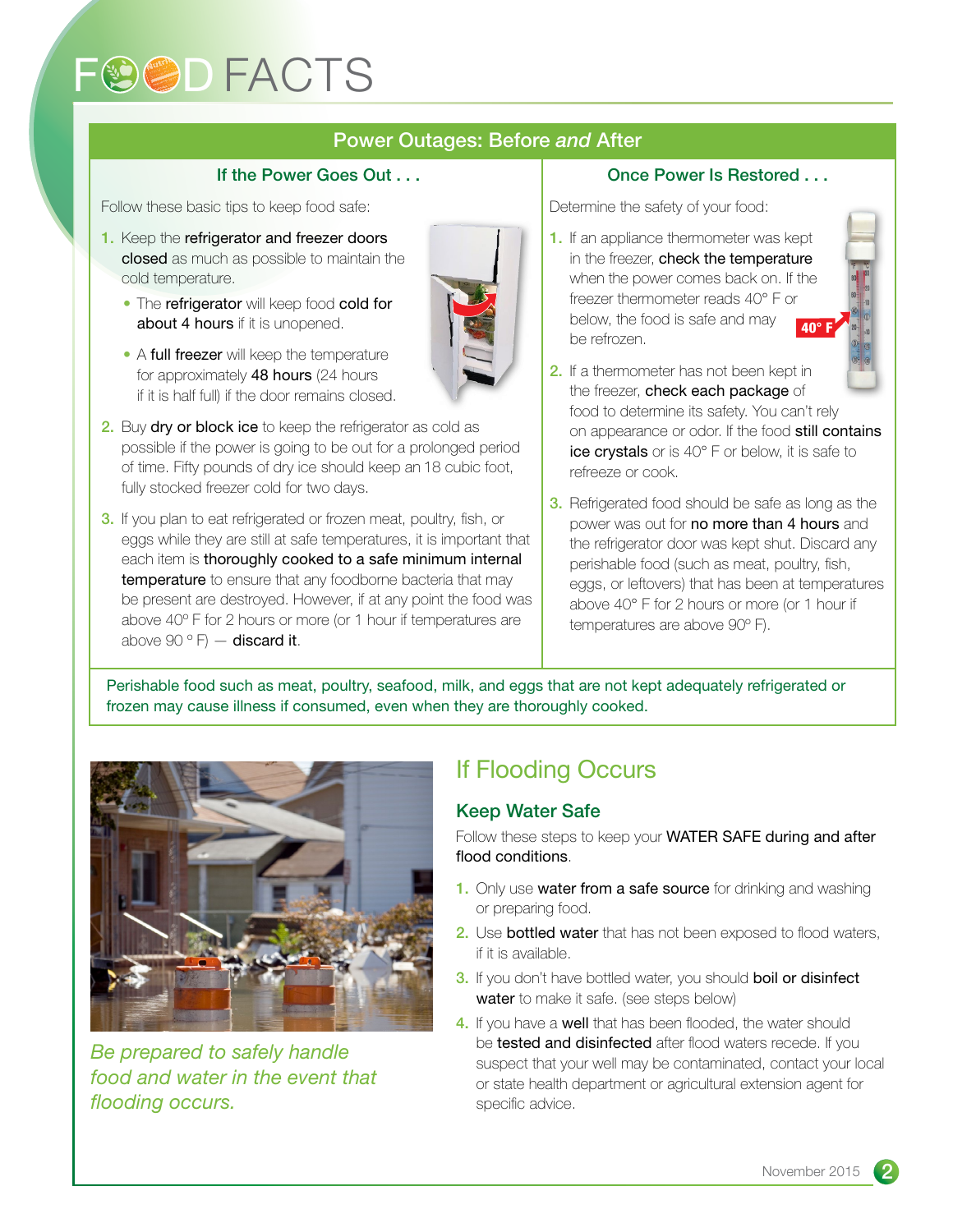## **FOOD FACTS**

#### How to Boil or Disinfect Water To Make It Safe

If the water is cloudy, first filter it through clean cloths, or allow it to settle and then draw off the clear water for boiling/ disinfecting. Then, follow one of these two procedures:

#### **Boiling**

Boiling water will kill most types of disease-causing organisms that may be present.

- 1. Boil the water for 1 minute.
- 2. Let it cool, and store it in clean containers with covers.

#### Disinfecting with Bleach

Bleach will kill some, but not all, types of disease-causing organisms that may be in the water.

- 1. Add 1/8 teaspoon (or 8 drops) of unscented, liquid chlorine bleach per gallon of water.
- 2. Stir it well and let it stand for at least 30 minutes before you use it.
- 3. Store disinfected water in clean containers with covers.



#### Keep Food Safe

Follow these steps to keep your **FOOD SAFE during and after flood conditions**.

- 1. Do not eat any food that may have come into contact with flood water.
- 2. Discard any food and beverage that is not in a waterproof container if there is *any* chance that it has come into contact with flood water.
	- Food containers that are waterproof include undamaged, commercially prepared foods in all-metal cans and "retort pouches" (like flexible, shelf-stable juice or seafood pouches).
	- Food containers that are *not* waterproof include those with screw-caps, snap lids, pull tops, and crimped caps.
	- Also discard cardboard juice/milk/baby formula boxes and home canned foods if they have come in contact with flood water, because they cannot be effectively cleaned and sanitized.
- **3. Discard any food in damaged cans.** Damaged cans are those with swelling, leakage, punctures, holes, fractures, extensive deep rusting, or crushing/denting that is severe enough to prevent normal stacking or opening with a manual, wheel-type can opener. *See box on next page for steps to clean/save undamaged packages.*
- 4. Thoroughly wash metal pans, ceramic dishes, and utensils (including can openers) with soap and water, using hot water if available. Rinse and then sanitize them by boiling in clean water or immersing them for 15 minutes in a solution of 1 tablespoon of unscented, liquid chlorine bleach per gallon of drinking water (or the cleanest, clearest water available).
- 5. Thoroughly wash countertops with soap and water, using hot water if available. Rinse and then sanitize by applying a solution of 1 tablespoon of unscented, liquid chlorine bleach per gallon of drinking water (or the cleanest, clearest water available). Allow to air dry.